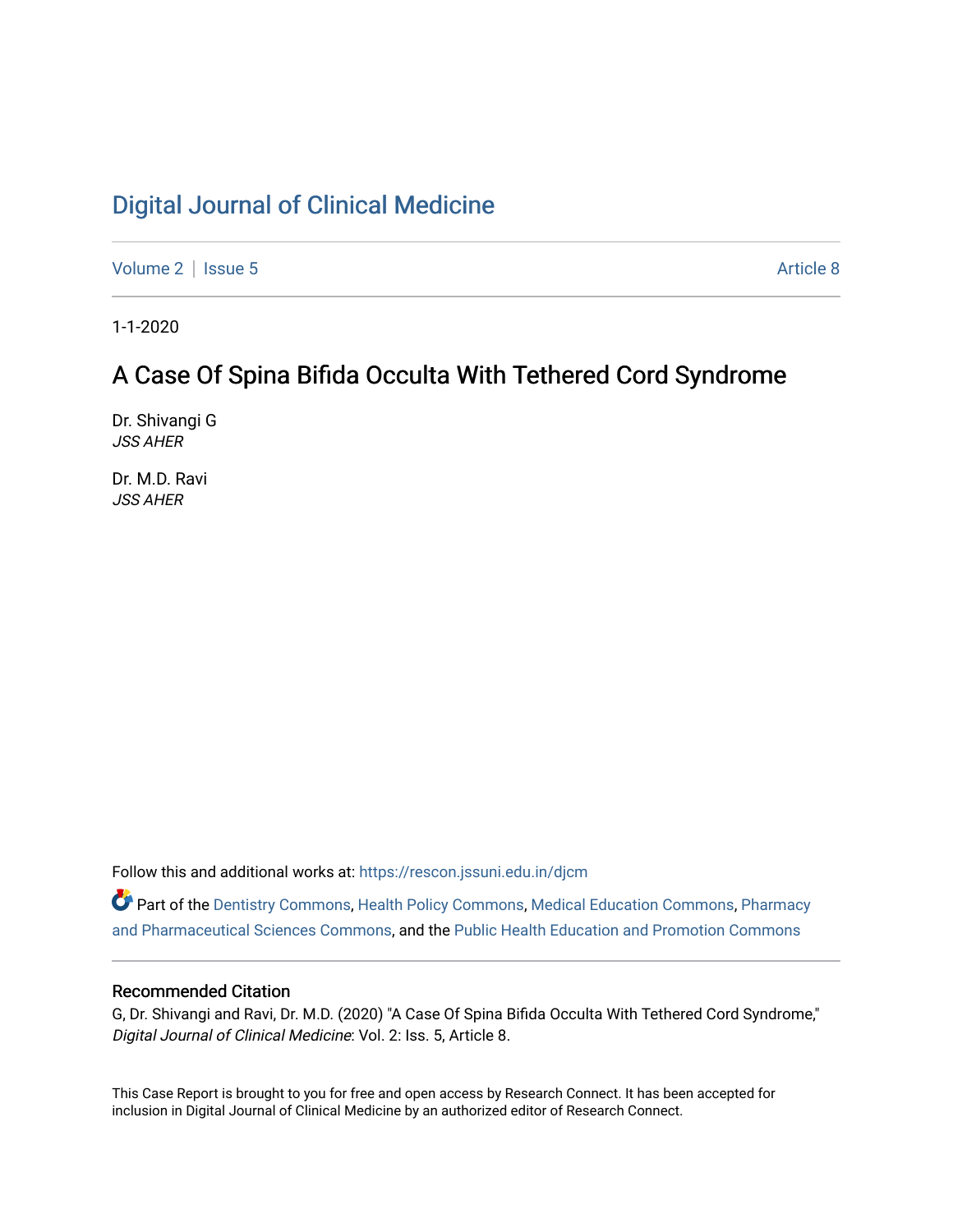# **A Case Of Spina Bifida Occulta With Tethered Cord Syndrome** Dr. Shivangi G.,7<sup>TH</sup> term MBBS

Dr. M.D. Ravi, Professor, Department Of Pediatrics, JSS Medical College, JSS AHER, Mysuru

#### **Clinical History**

A 10-month-old baby presented with complaints of a lesion on the lower back since birth. The lesion was initially pinkish in color, present in the midline,  $1\times1.1$  cm, irregular in shape, flat, and gradually changed color (presently brown). Puckering was present over the lesion.

No h/o increase in size or depth of the lesion/seizures/bowel or bladder dysfunction/increase in the size of the head.

It was initially diagnosed as a mole at a local medical facility and medications for local applications were prescribed. Recently, a discrepancy in lower limb length was noticed (left less than right) and Spina bifida occulta with a tethered cord was suspected and was admitted now for radiological investigations and further management.

PAST HISTORY: H/o fever + 20 days before admission. No h/o prior hospitalization, No h/o seizure activity or involuntary movements

ANTENATAL HISTORY: Mother did not take Folic Acid supplements during the first trimester of pregnancy. No h/o GDM/Gestational Hypertension/Thyroid disorder in the mother.

NATAL HISTORY: Baby was born by Full Term LSCS due to the non-progression of labour. Birth weight – 3.1 kg. The baby cried immediately after birth. Feeds were initiated within 2 hours of delivery and there was no difficulty noted. No NICU admissions.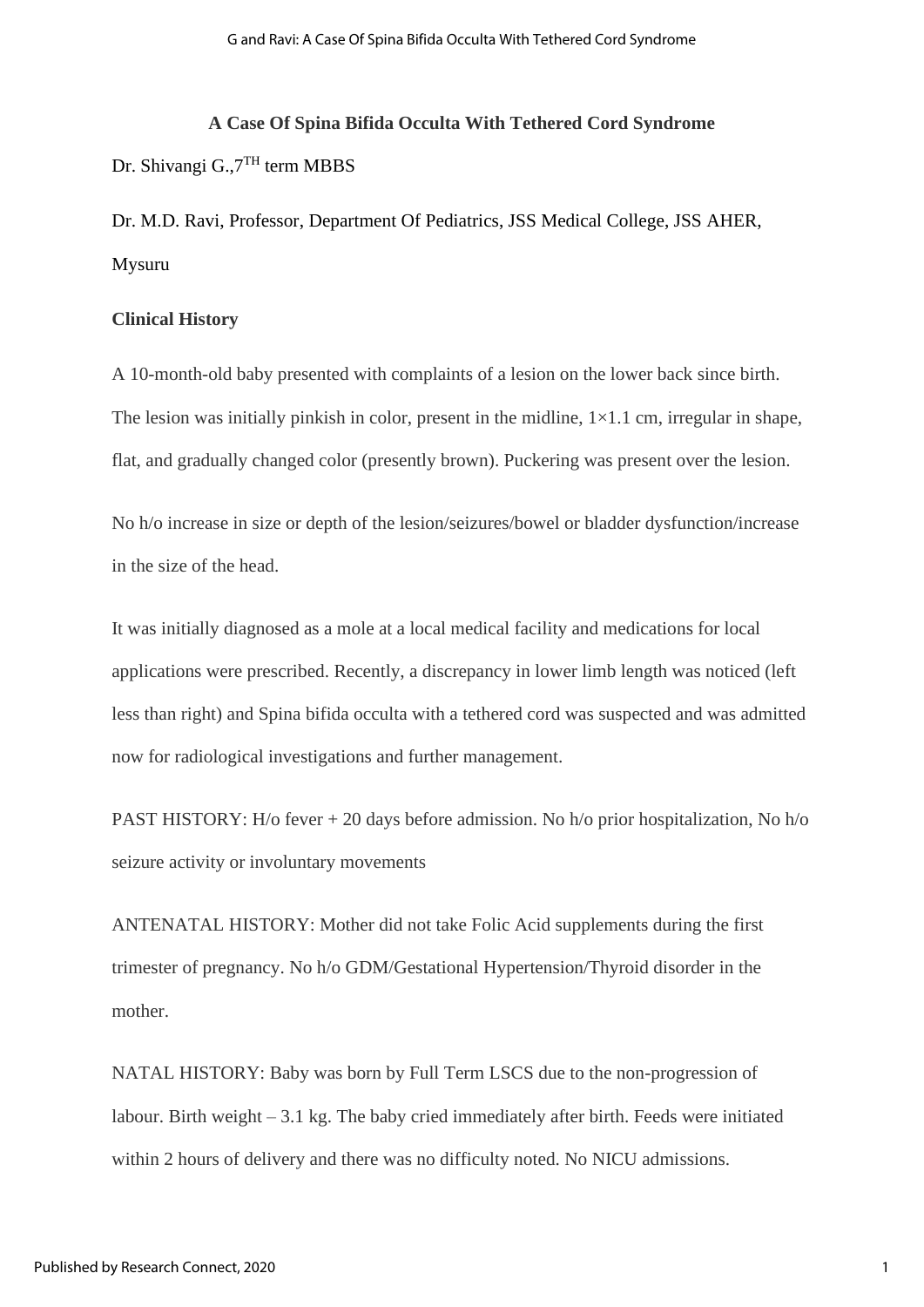POSTNATAL HISTORY: Baby passed urine and meconium within 24 hrs. Uneventful postnatal period.

DEVELOPMENTAL HISTORY: Baby has attained all milestones according to age. No developmental delay was noted.

IMMUNISATION HISTORY: Immunisation is completed as per schedule. BCG, DPT-1, OPV-0, HiB, HepB has been given.

NUTRITION HISTORY: The baby was exclusively breastfed for 6 months and weaning started with Ragi along with breastfeeds (4-5 times/day)

The baby's diet has mild deficiency of calories and proteins.

FAMILY HISTORY: Secondborn of two children of a non-consanguinous marriage. No similar history in the family. No h/o congenital anomalies.

The older child is an 8-year-old boy, alive and healthy.

## **Examination**

A 10-month-old child is conscious, active, and alert.

VITAL SIGNS:

PR – 124 bpm

 $RR - 24$  CPM

Temp.- 97.4°F

SpO2- 96-97% at room air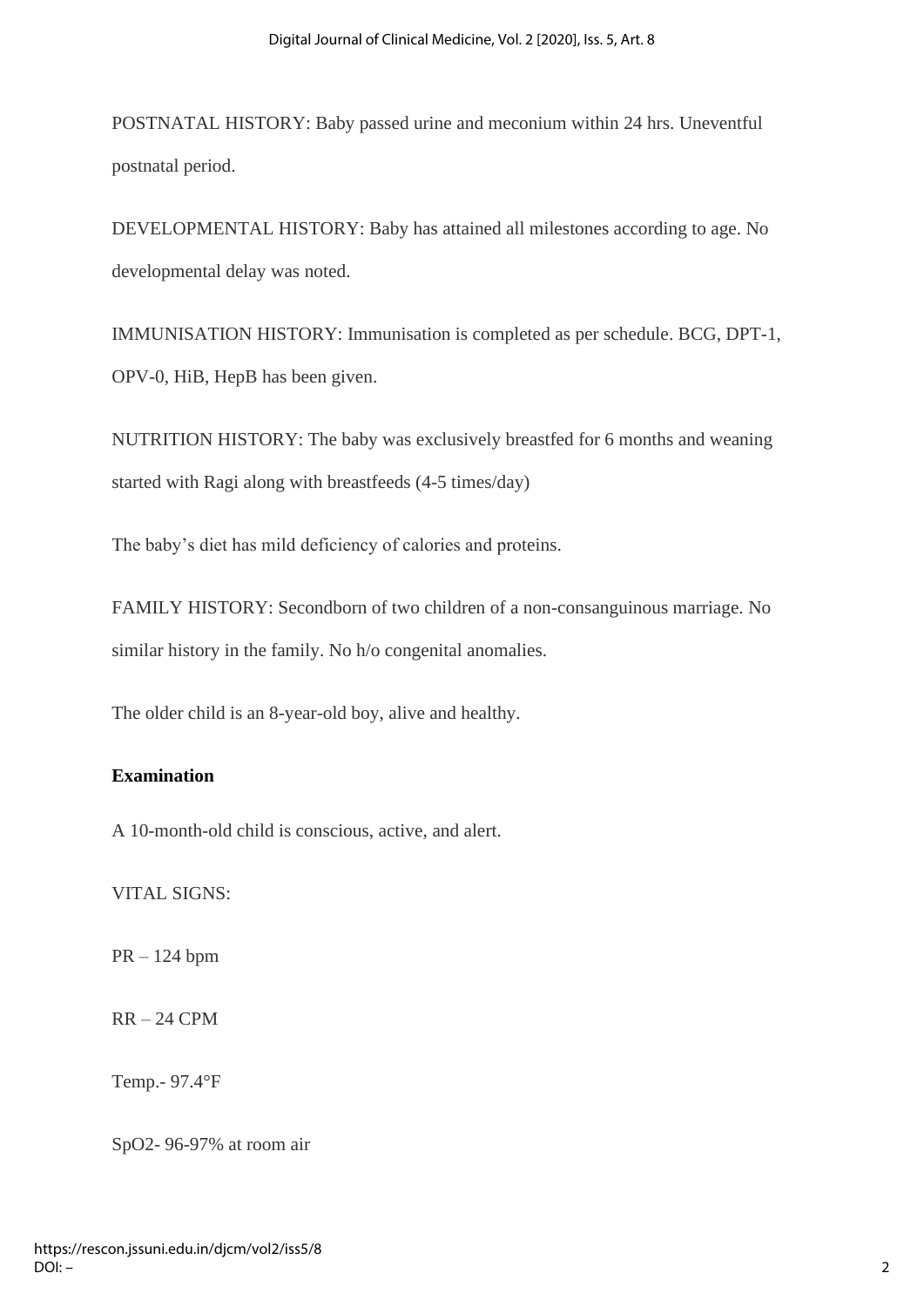## CFT- $<$ 3 sec

## ANTHROPOMETRY

|                           | <b>PRESENT</b>   | <b>EXPECTED</b> | PERCENTILE (WHO)  |
|---------------------------|------------------|-----------------|-------------------|
| <b>WEIGHT</b>             | $7.7 \text{ kg}$ | $9$ kg          | 3rd-15th centile  |
| <b>HEAD CIRCUMFERENCE</b> | $45 \text{ cm}$  | 44 cm           | 50th-85th centile |
| <b>LENGTH</b>             | $72 \text{ cm}$  | $75 \text{ cm}$ | 15th-50th centile |

HEAD TO TOE EXAMINATION

Normal.

No icterus, no cyanosis, no edema, no lymphadenopathy

## SYSTEMIC EXAMINATION

On CNS examination, the child was alert, conscious, and active.

Neurological observation was significant for SACRAL DIMPLE, BROWNISH COLOUR,

1×1.2 cm, IRREGULAR IN SHAPE, WITH DERMAL SINUS AND TUFT OF HAIR.

Limb discrepancy + (left lower limb shorter than the right lower limb)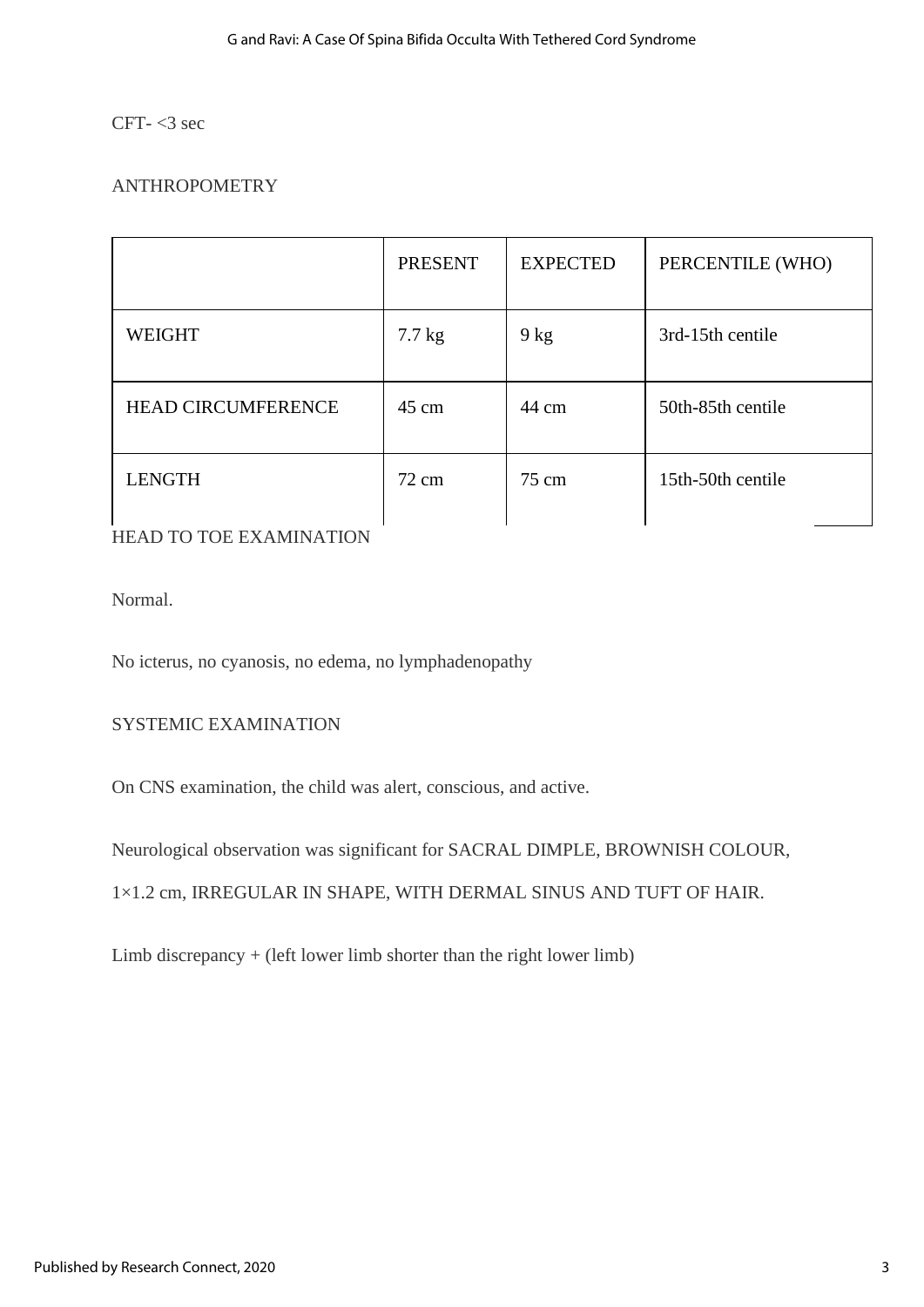

On palpation, a skeletal defect was noted along the region of the sacral spine.

Cranial Nerves – B/L pupils reacting equally to light. No facial asymmetry.

Motor system- Tone normal in all 4 limbs. Power 5/5 in all 4 limbs.

The bulk of right thigh  $(22 \text{ cm})$  > Left thigh  $(21 \text{ cm})$ 

Length of left lower limb  $(31 \text{ cm}) <$  right lower limb  $(32 \text{ cm})$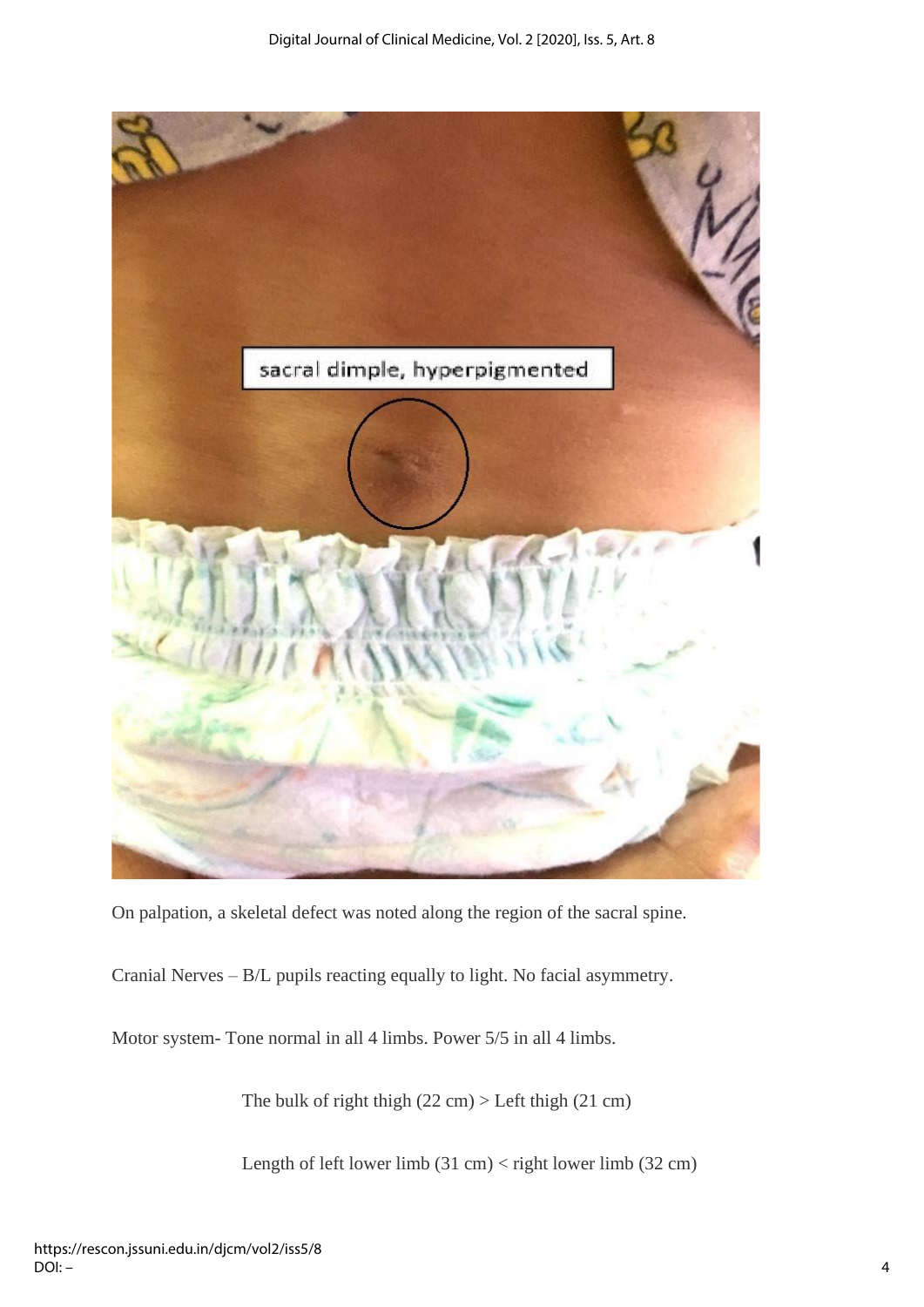Sensory system- could not be assessed

No signs of meningeal irritation

Musculoskeletal system normal

CVS- S1, S2 heard. No murmurs.

RS- Normal Vesicular breath sounds heard. No added sounds.

PA- Soft, non-tender.

#### **Investigations**

Hb- 8.8 g/dL (normal 11-14 g/dL)

TLC – 12,470 cells/cumm

RBC – 3.75 million/cumm

Platelets – 5.19 lakh/cumm

LFT, RFT, Electrolytes – Within Normal Limits.

MRI LUMBAR SPINE (under general anesthesia) –

Well defined intradural lesion measuring  $24x9x12$  mm arising from filum terminale and seen extending from L4-S1 vertebrae. It is causing a mass effect on the Cauda Equina fibers displacing them anteriorly. Similar lesion is seen at the level of S2 vertebra measuring  $3\times3$ mm. ? MYXOPAPILLARY EPENDYMOMA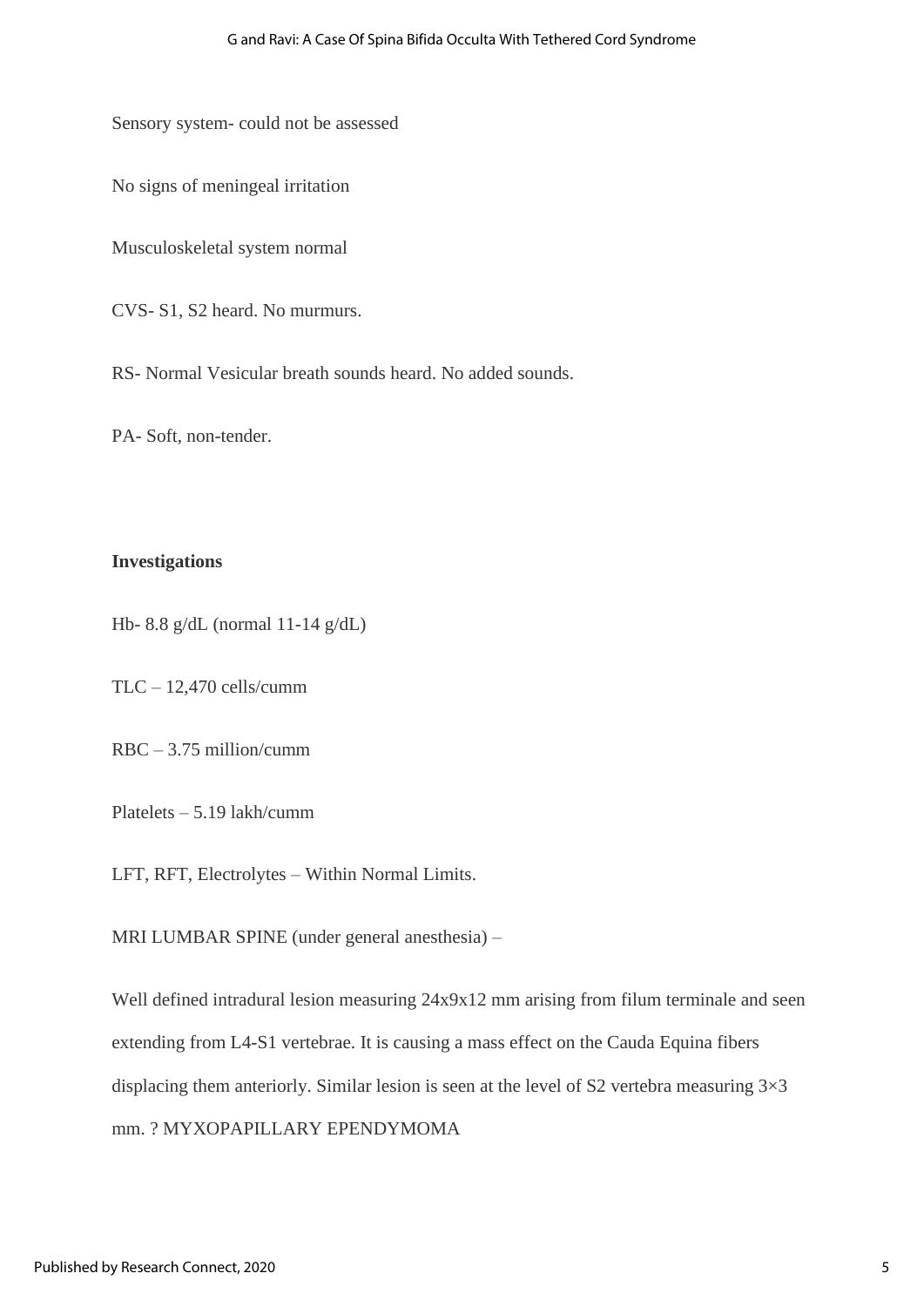Intramedullary hyperintensity noted in the center of the spinal cord extending from L1-L2 level measuring 20mm in length with a maximum thickness of 3 mm – SYRINX

A linear hypointense tract measuring 1.5 mm in width is seen extending from the cutaneous plane at L4 level, descending antero-inferiorly, and terminating at the spinous process of the L5 vertebra. – DORSAL DERMAL SINUS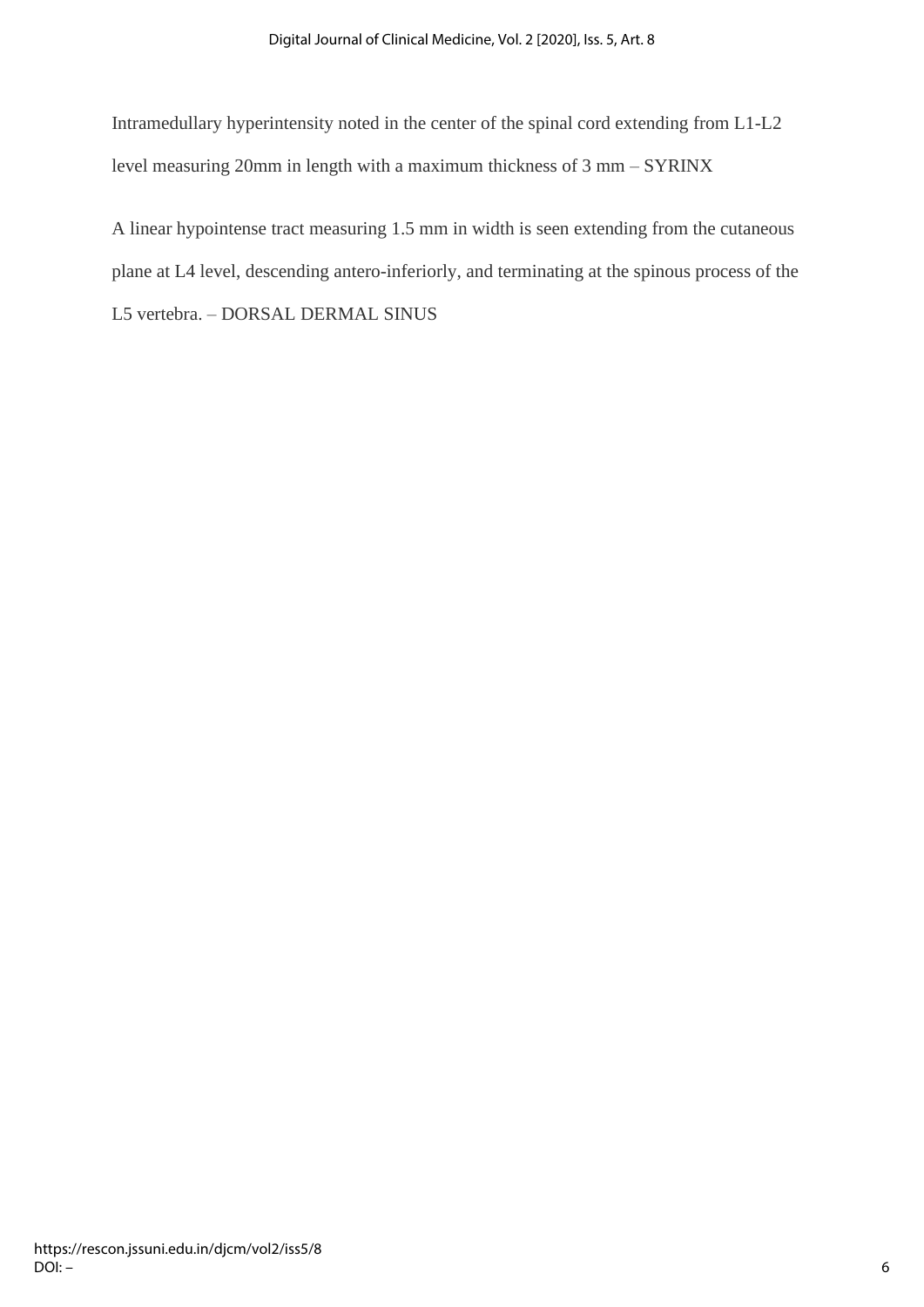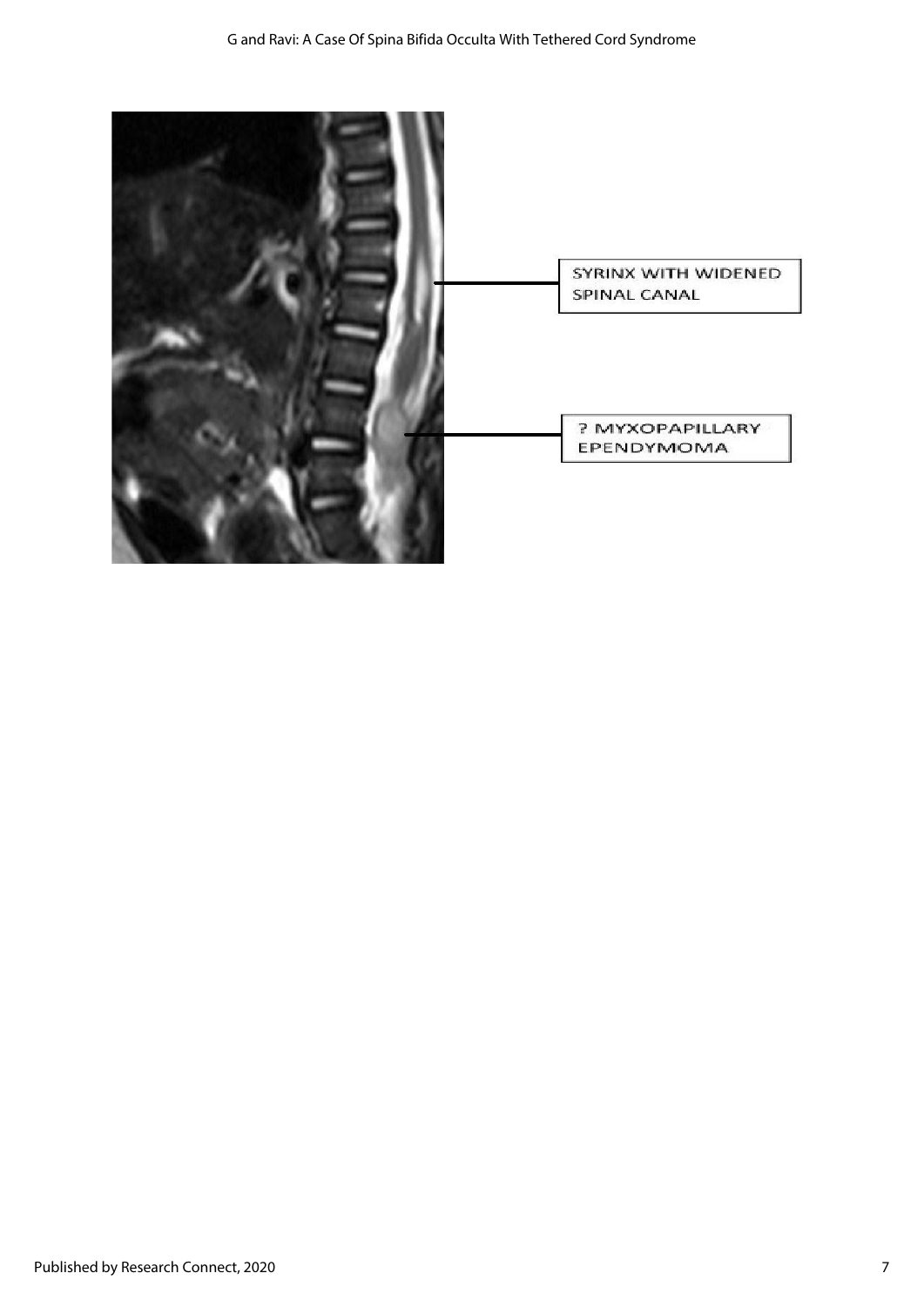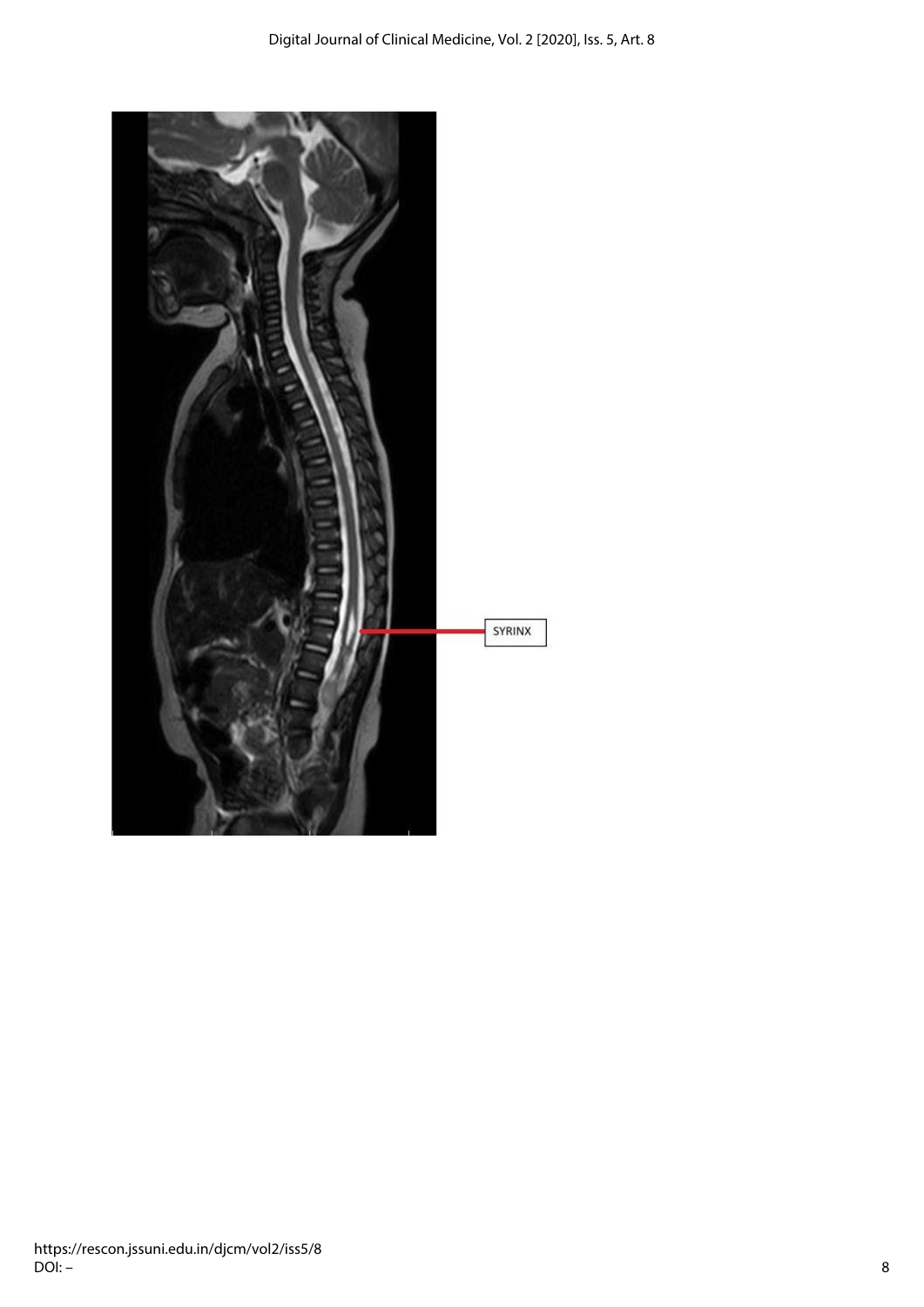

## **Diagnosis**

- 1. Spina Bifida Occulta with Tethered Cord Syndrome
- 2. ? Myxopapillary Ependymoma with Syrinx at L1-L2 with Dorsal Dermal Sinus at L4-L5

## 3. ? Lipoma

#### **Treatment**

Plan for neurosurgical intervention through a midline vertical approach with intraoperative nerve monitoring, which would include –

- 1. Excision of the dermal sinus tract
- 2. L4-S2 laminectomy and excision of the space occupying lesion (? Lipoma/Myxopapillary ependymoma)
- 3. Detethering of the cord.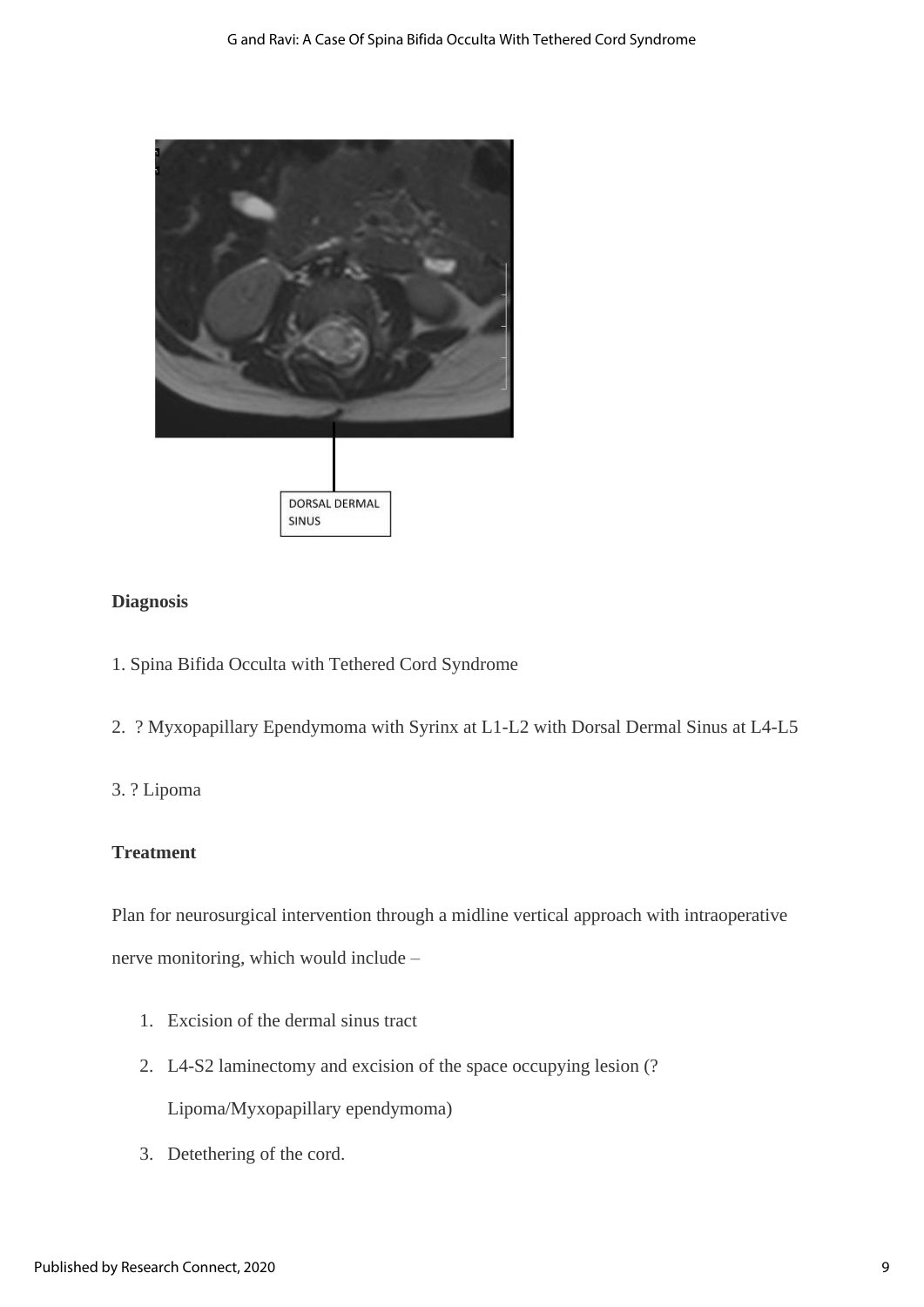#### **Discussion**

The Neural tube is the structure in the developing embryo that eventually becomes the brain, spinal cord, and the tissues that enclose them. The neural tube forms early in pregnancy and closes by the 28th day after conception. [1]

Neural tube defects are one of the most common congenital anomalies due to the failure of closure of the neural tube during embryogenesis. These defects can be open (exposed neural tissue), e.g. craniorachischisis, anencephaly; or closed (neural tissue covering intact), e.g. Encephalocele, Spina Bifida Occulta. [1]

Specific folate deficiencies at the cellular level may be responsible for NTDs because of deranged bioavailability. There can be presence of autoantibodies binding the folate receptors and blocking cellular uptake of folates. [1,2].

Folates play a major role in nucleotide synthesis. Rapidly dividing cells of the neural tube in embryos require synthesis of a large number of nucleotides to allow DNA replication [1] and hence deficiency of folate during the first trimester of pregnancy has been implicated in the increased incidence of NTDs.

Spina bifida, depending on the level of the lesion, can cause interruption of the spinal cord at that site- resulting in paralysis of lower limbs, bowel/bladder dysfunction, anesthesia of overlying skin, and abnormalities of hips, knees, and feet. [3] It is also commonly associated with hydrocephalus and Arnold Chiari malformation which cause an increase in size of the head.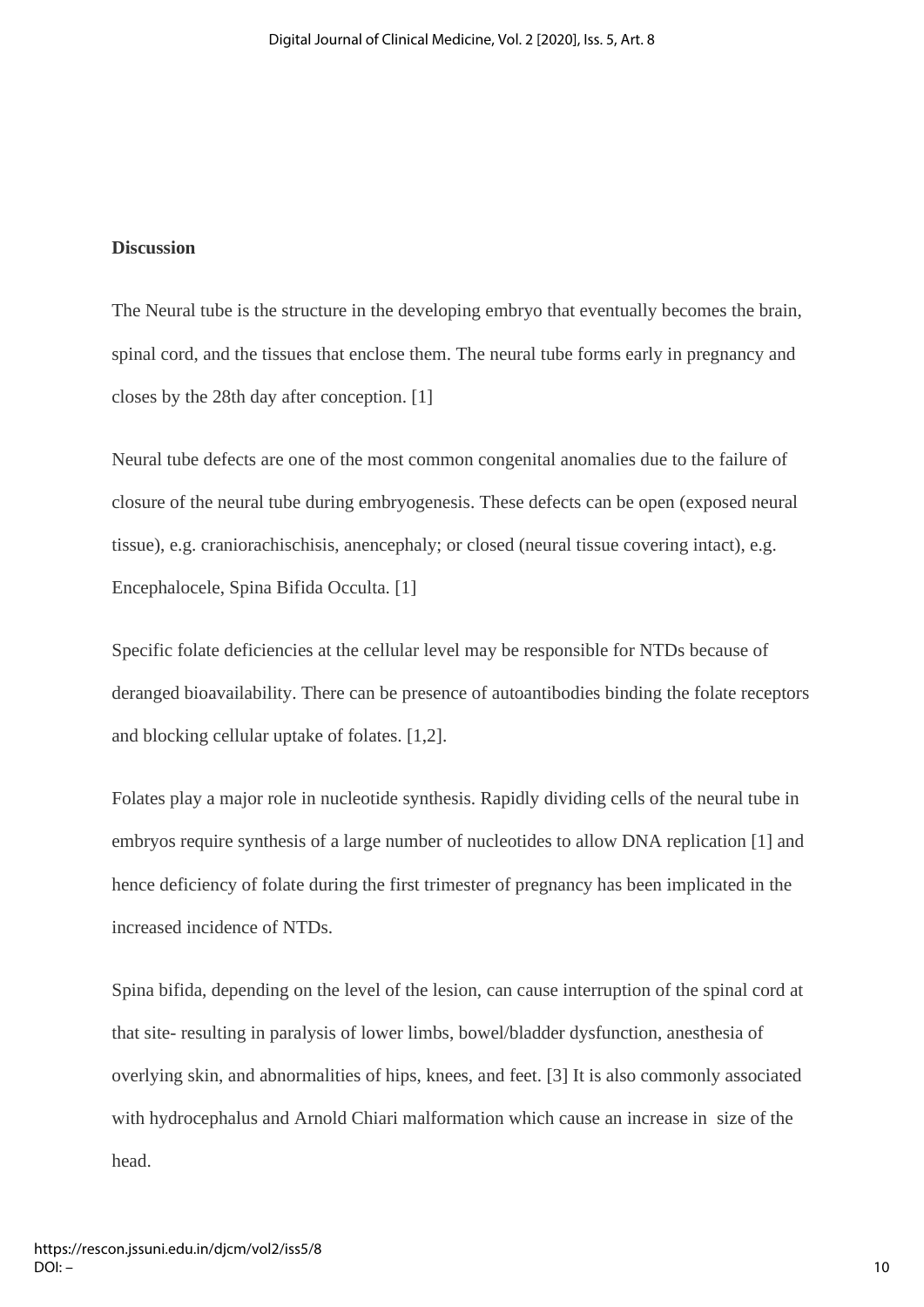Spina Bifida Occulta is the failure of bony fusion of the vertebral column that is covered by skin, with or without an overlying tuft of hair, lipoma, or sinus. [4]

Tethered cord syndrome (TCS) is a common association with Spina Bifida, as seen in the above-discussed case as well. It is a neurological disorder caused by tissue attachments that limit the movement of the spinal cord within the spinal column. These attachments can cause an abnormal stretching of the spinal cord. The magnitude and degree of traction govern the reversibility of cord dysfunction.

Failure of regression of the caudal cell mass gives rise to a hypertrophic or fibrous filum terminale. Decreased viscoelasticity of a thickened or fatty filum places traction on the lower spinal cord, displacing the conus below the level of L2. TCS presents with cutaneous and neurological symptoms. [5]

Cutaneous features (predominantly seen in neonates and infants): Dimples at the level of lumbar/upper sacral spine, hypertrichosis, hemangioma, dermal sinus, subcutaneous lipomas.

Neurological features: Lower extremity weakness, muscle atrophy, sensory loss in the perineal region, abnormal gait (toe walking, due to tight heel cords), Limb discrepancies. [5]

Detethering is performed if clinical signs and symptoms of deterioration are present. 10-20% of children may require repeat surgeries for correction as symptoms of tethering may reappear during periods of growth. [6]

Syrinx or Syringomyelia is the presence of fluid-filled cyst within the spinal cord, which may grow over time. When the syrinx is present in the distal third of the cord, it is called "Terminal Syringomyelia" and is often associated with tethered cord and spina bifida. [7] Radial tension on the spinal cord due to intermittent low pressure of the cord parenchyma may draw in interstitial fluid and result in enlargement of the syrinx.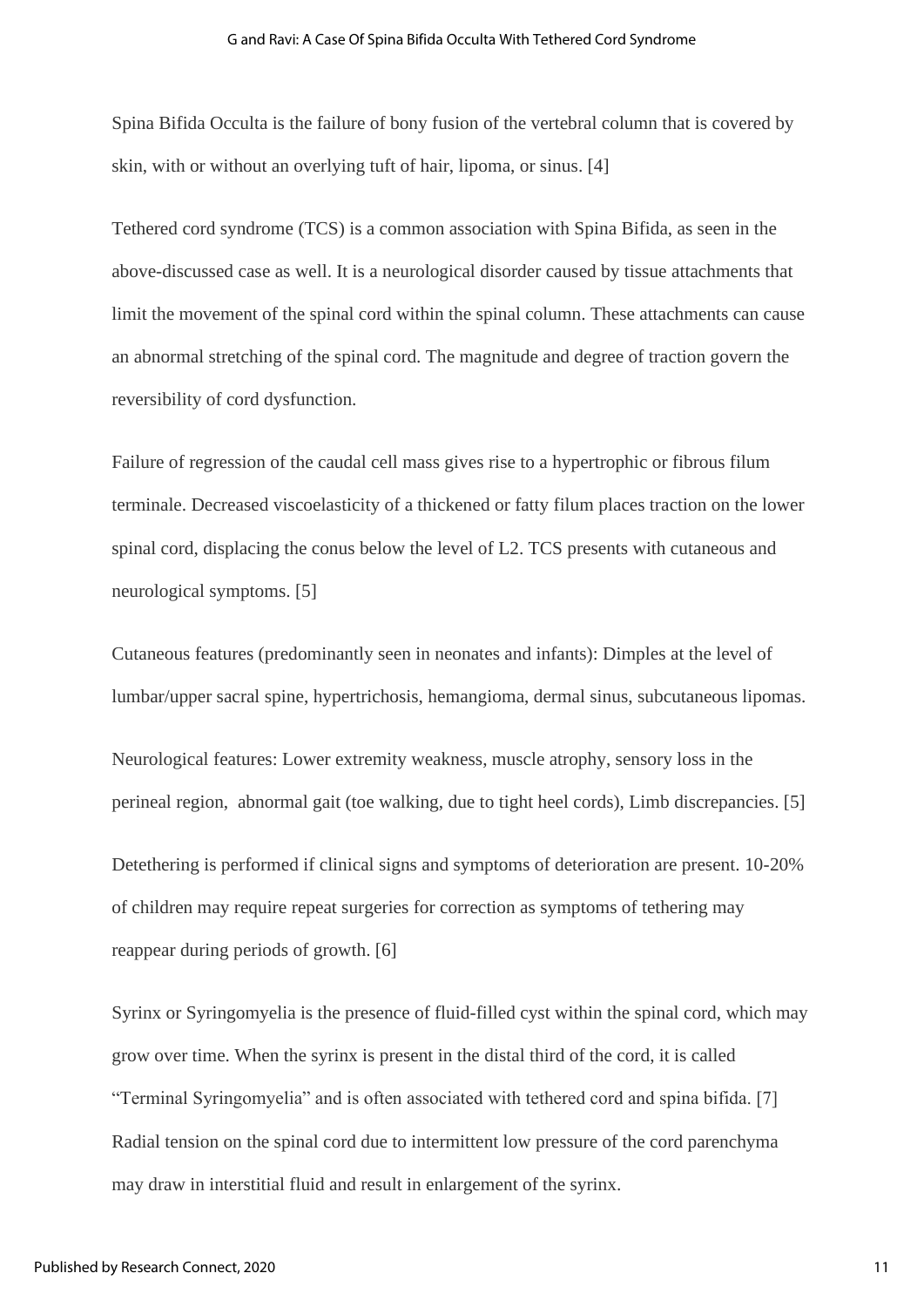MRI is the gold standard for diagnosis and Syringomyelia is considered one of the most important radiological findings in cord tethering.

Immediate surgical intervention is not necessitated unless the patient is symptomatic or the syrinx is extensive. [8]

Ependymomas are rare tumors which take origin from the neuroectoderm and are classified as Grade I – myxopapillary ependymoma, subependymoma; Grade II ependymoma; Grade III – Anaplastic ependymoma [9]

Myxopapillary Ependymoma is slow-growing, usually benign, and occurs in the lower part of the spinal column. They are known to recur locally and are treated with aggressive surgery, chemotherapy, radiation therapy. [10]

#### **References**

1. Apoline Imbard, Jean Francois Benoist, and Henk J. Blom. Neural Tube Defects, Folic Acid, and Methylation. Int J Environ Res Public Health, 2013

2. Rothenberg S.P., da Costa M.P., Sequeira J.M., Cracco J., Roberts J.L., Weedon J., Quadros E.V. Autoantibodies against folate receptors in women with a pregnancy complicated by neural tube defect. N. Engl. J. Med. 2004

3. H. Northrup et al. Spina Bifida and other neural tube defects. Curr Probl Pediatr. Nov-Dec 2000.